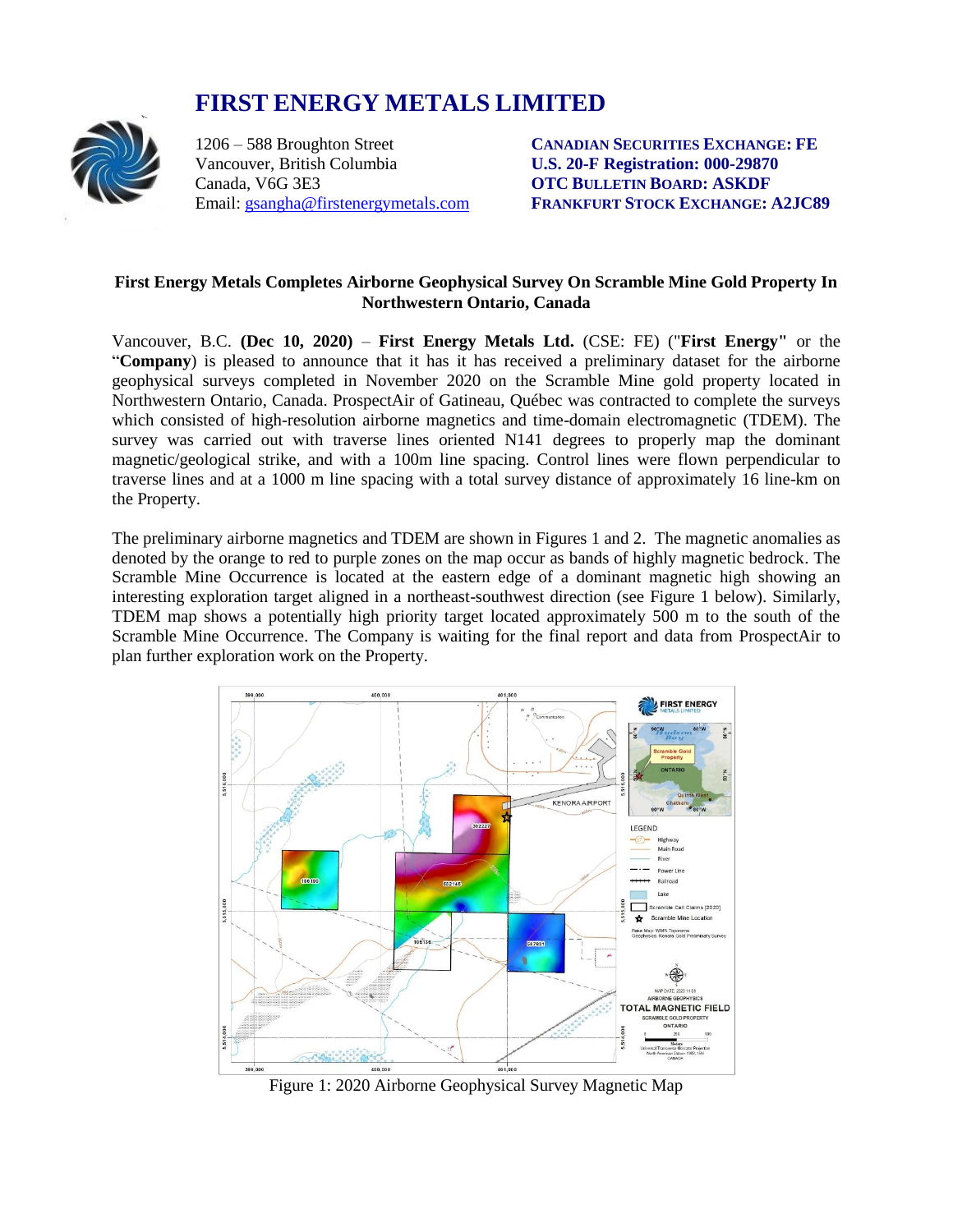

Figure 2: 2020 Airborne Geophysical Survey Time Domain Electromagnetic Map

## **Survey Equipment**

*Airborne Magnetometer:* Both the ground and heliborne systems use a non-oriented (strap-down) optically-pumped Cesium split-beam sensor magnetometer Geometrics G-822A. These magnetometers have a sensitivity of 0.005 nT and a range of 15,000 to 100,000 nT with a sensor noise of less than 0.02 nT. The heliborne sensor is mounted in a bird made of non-magnetic material located 25 m below the helicopter when flying. Total magnetic field measurements are recorded at 10 Hz in the aircraft. The ground system was recording magnetic data at 1 sample every second.

**Real Time Differential GPS:** ProspectAir used an OmniStar differential GPS navigation system to provide real-time guidance for the pilot and to position data to an absolute accuracy of better than 5 m.

*Airborne Navigation and Data Acquisition System:* The Airborne Geophysical Information System (AGIS-XP) is advanced, software driven instrument specifically designed for mobile aerial or ground geophysical survey work. The AGIS instrumentation package includes an advanced Satellite navigation (GPS), real-time flight path information that is displayed over a map image (BMP format) of the area, and reliable data acquisition software. The AGIS is equipped with a software suite allowing easy maintenance, upgrades, data QC, and project and survey area layout planning.

*Survey helicopter:* ProspectAir flew the survey using Prospectair's Eurocopter EC120 helicopter that handle efficiently the equipment load and the required survey range.

Alex Pleson, P.Geo., Geological Consultant of the Company, and a "Qualified Person" for the purposes of National Instrument 43-101 - *Standards of Disclosure for Mineral Projects*, has reviewed and approved the scientific and technical information contained in this news release.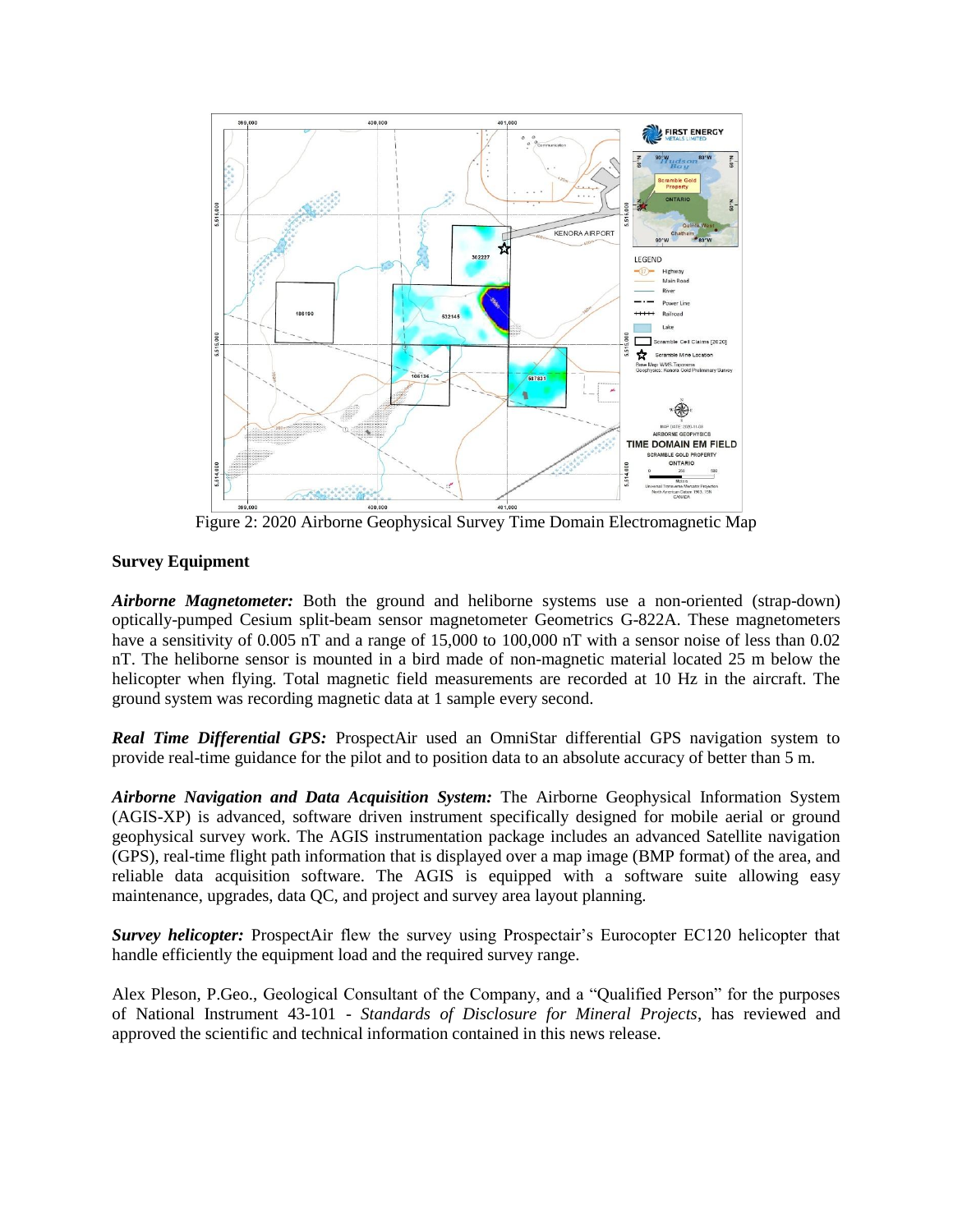#### **About Scramble Mine Gold Property**

The Scramble Mine gold property is comprised of six mining cell claims covering approximately 140 hectares land, located in Jaffray Township, Kenora Mining District, approximately 8 kilometres east of the town of Kenora in Northwestern Ontario. The mine was discovered in 1894 but after an initial exploration phase remained essentially dormant until 1984 when Boise Cascade Canada Ltd. commenced an evaluation of the property. Since 1984, approximately 5,200 metres of diamond drilling, 250 metres of surface stripping with sampling and 450 metres of underground development have taken place. The zone of mineralization, including pyrite-gold enriched biotite-rich schist felsic units and veins, extends on surface and in drill holes for about 550 metres. Size of the deposit is 915 meters (m) long along strike, 3.7 m wide and 366 m to 475 m deep. Historical resource at the Property is estimated at 150,000 tons at an average grade of 0.24 ounces per ton (opt) (6.8 grams/ton) (having grades of up to 9.15 opt (259 grams/ton). The deposit is documented to have 70,000 ounces of contained gold using a cutoff grade of 0.05 opt (1.42 grams/ton).

**Cautionary Statement:** Investors are cautioned that the above information has been taken from Ontario Ministry of Northern Development and Mines (MNDM) online database. The reference for Scramble Mine information as documented in MNDM records is: "Parr, M. and Kuehnbaum, R. 1990. The Scramble Mine gold Deposit; Field Trip No.2, Canadian Institute Mining, Metallurgy and Petroleum, Exploration and Mining Geology, 14th Annual Meeting, pp. 41-65". The Company has not verified the information available. A qualified person from the Company has not done sufficient work to classify the historical estimate as current mineral resources or mineral reserves; and the Company is not treating the historical estimate as current mineral resources or mineral reserves. The Company believes that the historic estimate is relevant to an appraisal of the merits of the property and forms a reliable basis upon which to develop future exploration programs. The Company will need to conduct further exploration which will include drill testing the project, and there is no guarantee that the results obtained will reflect the historical estimate.

#### **About First Energy Metals Limited.**

First Energy Metals is a Canadian mineral exploration company with a primary focus of acquiring a multicommodity mineral property portfolio. Its goal is to identify, acquire and explore North American mineral prospects in the precious metal, base metal and industrial metals sector. The company's strategy is to:

- Acquire and advance projects through prospecting and early-stage exploration.
- Source joint venture partners to finance future exploration and project development.
- Create shareholder value through exploration success.

First Energy will continue to add to its multicommodity portfolio through organic acquisitions of new projects and opportunities with the intention of adding value and projects over time.

#### ON BEHALF OF THE BOARD OF **FIRST ENERGY METALS LTD.**

*"Gurminder Sangha"* Gurminder Sangha President & Chief Executive Officer

For further information, please contact the Company at: [gsangha@firstenergymetals.com](mailto:gsangha@firstenergymetals.com)